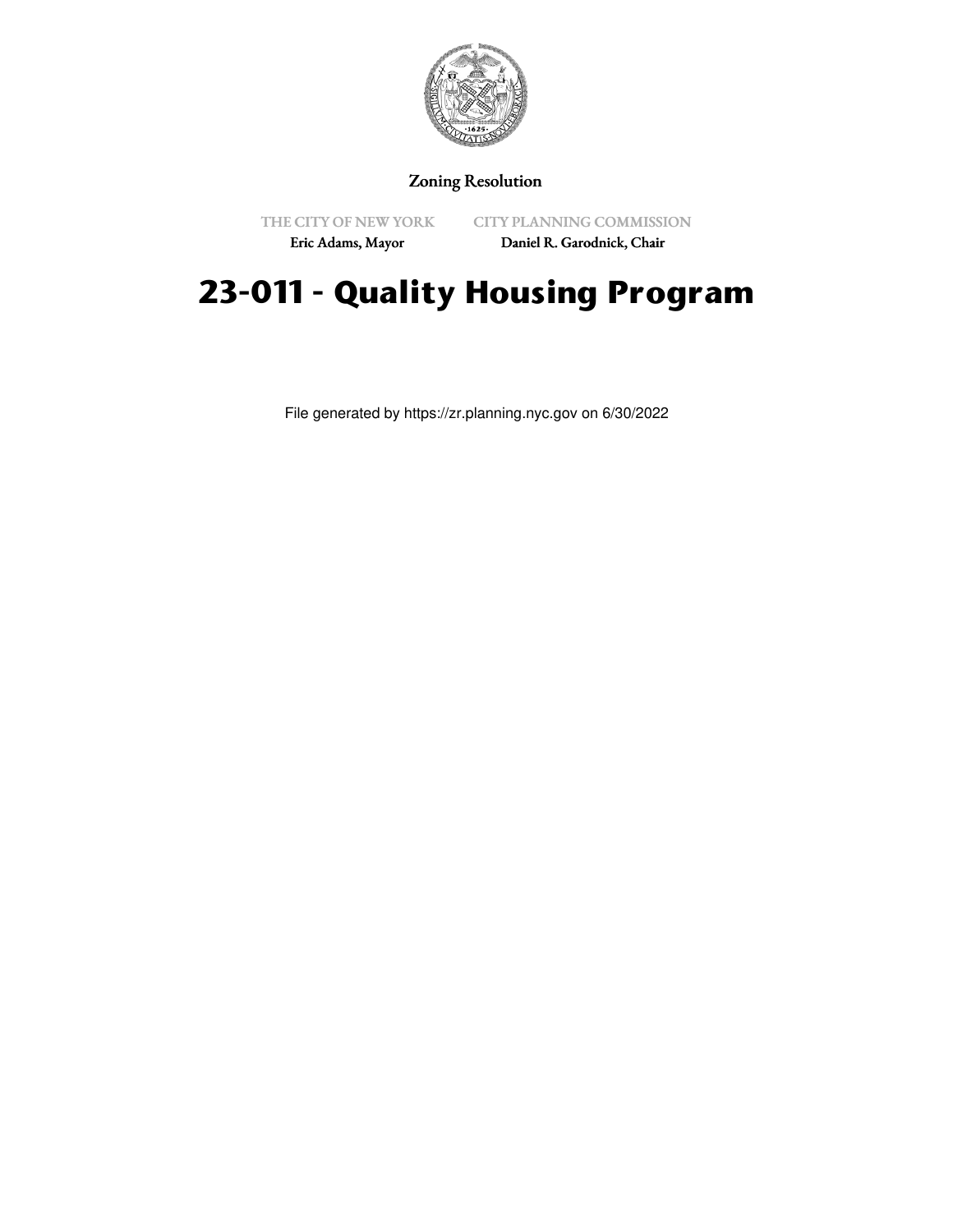# **23-011 - Quality Housing Program**

†

LAST AMENDED 11/23/2021

# R5D R6A R6B R7A R7B R7D R7X R8A R8B R8X R9A R9D R9X R10A R10X

(a) In R6A, R6B, R7A, R7B, R7D, R7X, R8A, R8B, R8X, R9A, R9D, R9X, R10A or R10X Districts, any #building or other structure# shall comply with the #bulk# regulations for #Quality Housing buildings# set forth in this Chapter and any #building# containing #residences# shall also comply with the requirements of Article II, Chapter 8 (Quality Housing Program). However, the provisions of Article II, Chapter 8, shall not apply to #buildings# #converted# pursuant to Article I, Chapter 5.

In R5D Districts, only certain requirements of Article II, Chapter 8, shall apply as set forth in Section 28-01 (Applicability of This Chapter).

#### R6 R7 R8 R9 R10

- (b) In the districts indicated without a letter suffix, the #bulk# regulations applicable to #Quality Housing buildings# may, as an alternative, be applied to #zoning lots# where #buildings# are #developed# or #enlarged# pursuant to all of the requirements of the Quality Housing Program. Such #buildings# may be subsequently #enlarged# only pursuant to the Quality Housing Program. In these districts, the Quality Housing #bulk# regulations may apply to #developments# or #enlargements# on #zoning lots# with existing #buildings# to remain, if:
	- (1) the existing #buildings# contain no #residences# and the entire #zoning lot# will comply with the #floor area ratio# and density standards applicable to #Quality Housing buildings#; or
	- (2) the existing #buildings# contain #residences#, and:
		- (i) such #buildings# comply with the maximum base heights and maximum #building# heights listed in the tables in Section 23-662 for the applicable district, and the entire #zoning lot# will comply with the #floor area ratio# and #lot coverage# standards applicable to #Quality Housing buildings#; or
		- (ii) for #developments# or #enlargements# on #zoning lots# meeting the criteria set forth in paragraph (a) of Section 23-664 (Modified height and setback regulations for certain Inclusionary Housing buildings or affordable independent residences for seniors):
			- (a) the entire #zoning lot# will comply with the #floor area ratio# set forth in Sections  $23-154$ (Inclusionary Housing) or 23-155 (Affordable independent residences for seniors), as applicable;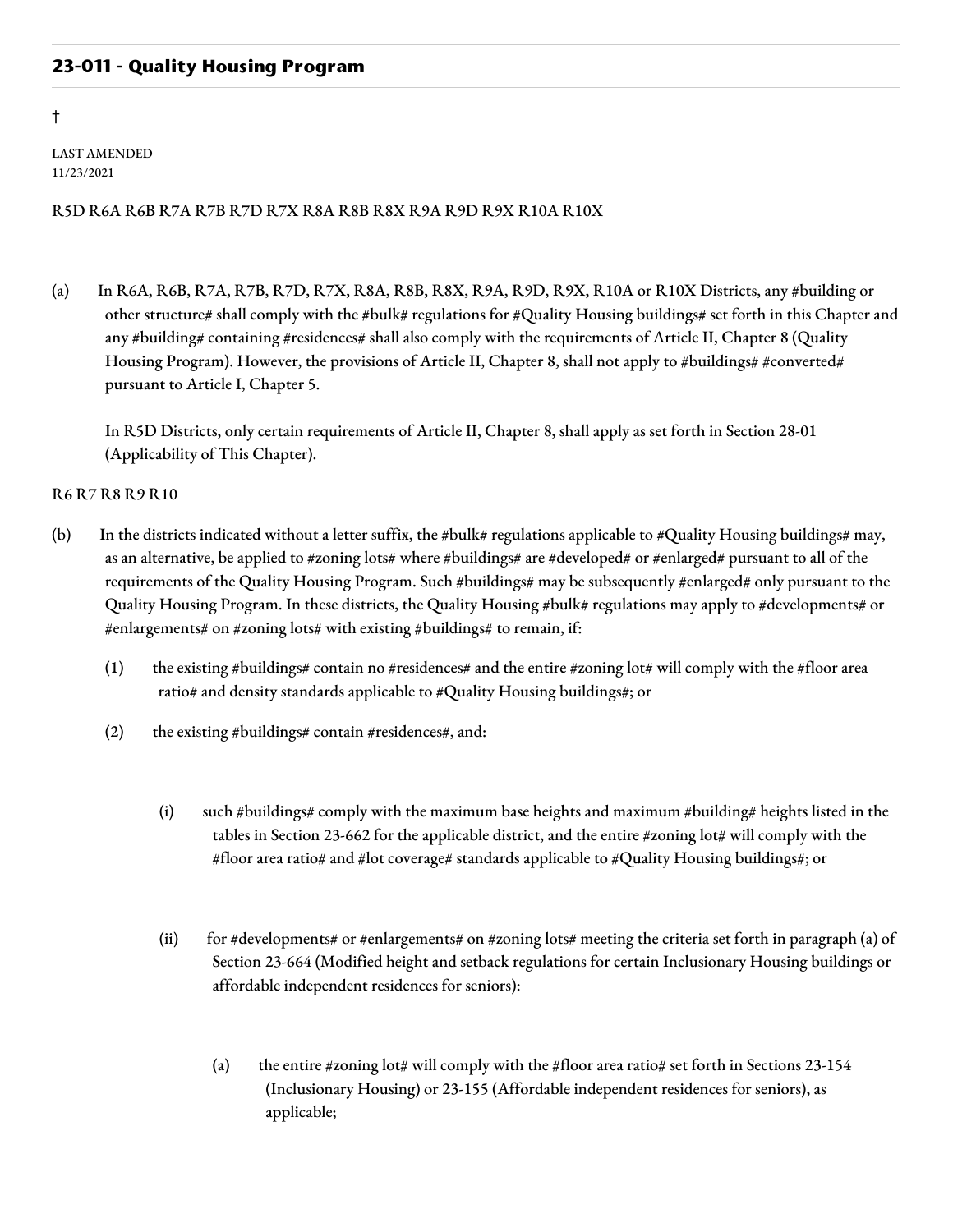- (b) the entire #zoning lot# will comply with the #lot coverage# regulations for the applicable zoning district set forth in Section 23-153 (For Quality Housing buildings); and the #development# or #enlargement# :
	- (1) will comply with the maximum base height and maximum #building# height of the applicable zoning district set forth in Table 1 of paragraph (b) of Section 23-664;
	- (2) in R6, R7, R8 and R9-1 Districts, where the #zoning lot# meets the criteria set forth in paragraph (a)(3) of Section 23-664, will comply with the maximum base height and maximum #building# height of the applicable zoning district set forth in Table 2 of paragraph (c) of Section 23-664; or
	- (3) in R6, R7, R8 and R9-1 Districts, where the #zoning lot# meets the criteria set forth in paragraph (a)(4) of Section 23-664 and is located within 150 feet of the types of transportation infrastructure listed in paragraphs  $(c)(2)(i)$  through  $(c)(2)(iv)$  of Section 23-664, will comply with the maximum base height and maximum #building# height of the applicable zoning district set forth in Table 2 of paragraph (c) of Section 23-664. Such 150-foot measurement shall be measured perpendicular to the edge of such infrastructure.

All #Quality Housing buildings# shall also comply with additional provisions set forth in Article II, Chapter 8.

## R6 R7 R8 R9 R10

- (c) In the districts indicated without a letter suffix, the optional Quality Housing  $\#$ bulk $\#$  regulations permitted as an alternative pursuant to paragraph (b) of this Section, shall not apply to:
	- (1) Article VII, Chapter 8 (Special Regulations Applying to Large Scale Residential Developments), except that they may be permitted as an alternative to apply within #Large Scale Residential Developments# located:
		- (i) in C2-5 Districts mapped within R9-1 Districts in Community District 3 in the Borough of Manhattan.
	- (2) Special Purpose Districts

However, such optional Quality Housing #bulk# regulations are permitted as an alternative to apply in the following Special Purpose Districts:

#Special 125th Street District#;

#Special Bay Street Corridor District#;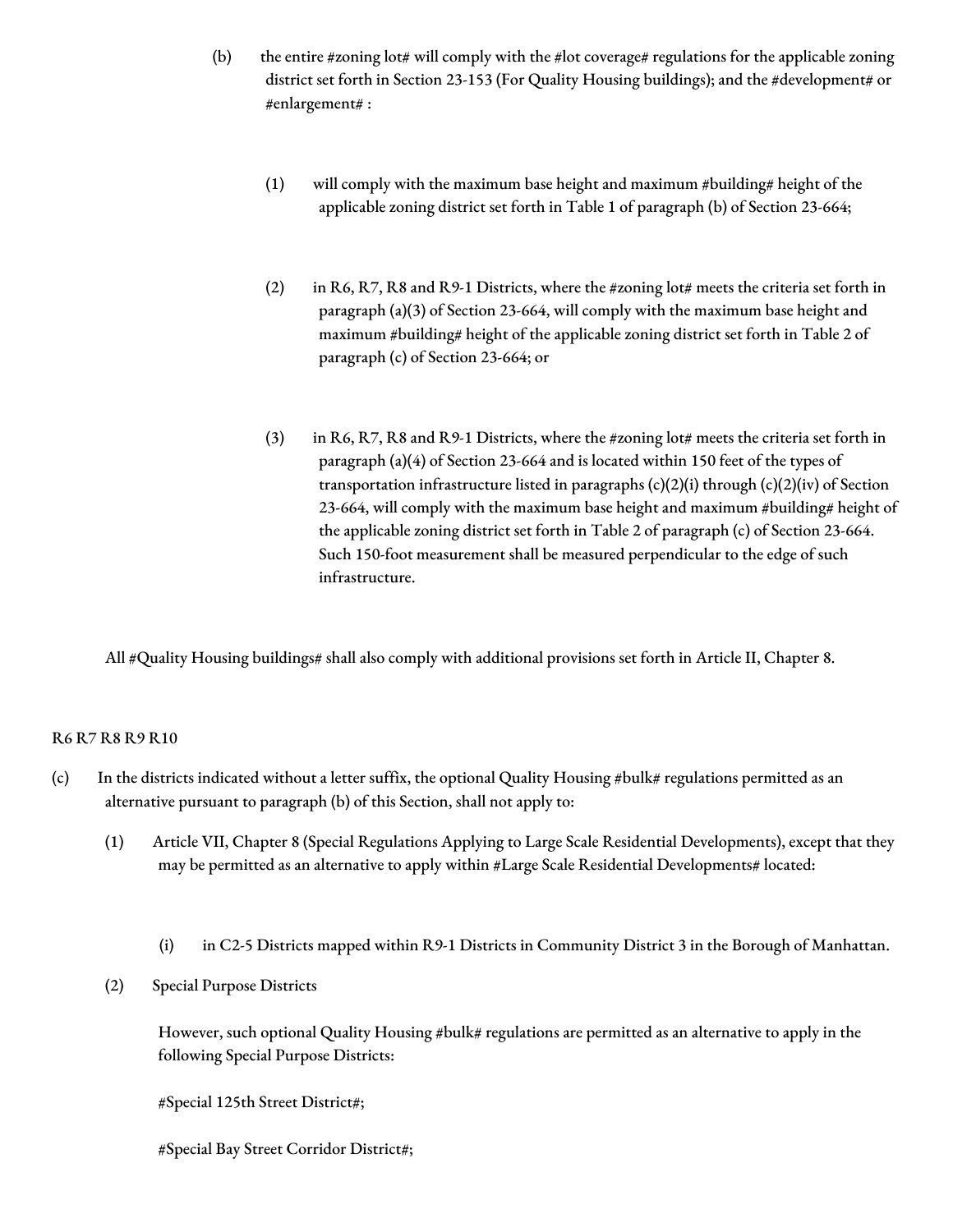#Special Downtown Brooklyn District#; #Special Downtown Far Rockaway District#; #Special Downtown Jamaica District#; #Special East Harlem Corridors District#; #Special Flushing Waterfront District#; #Special Gowanus Mixed Use District#; #Special Grand Concourse Preservation District#; #Special Harlem River Waterfront District#; #Special Inwood District#; #Special Jerome Corridor District#; #Special Limited Commercial District#; #Special Long Island City Mixed Use District#; #Special Lower Manhattan District#, as modified in Section 91-05; #Special Ocean Parkway District#; #Special St. George District#; #Special Transit Land Use District#; or #Special Tribeca Mixed Use District#.

## R6 R7 R8 R9 R10

(d) In the districts indicated, for #Quality Housing buildings# in which at least 50 percent of the #dwelling units# are #income-restricted housing units#, or at least 50 percent of the total #floor area# is a #long-term care facility# or philanthropic or non-profit institution with sleeping accommodation, the applicable #bulk# regulations of this Chapter may be modified for #zoning lots# with irregular site conditions or site planning constraints by special permit of the Board of Standards and Appeals, pursuant to Section 73-623 (Bulk modifications for certain Quality Housing buildings on irregular sites).

## R6 R7 R8 R9 R10

(e) In the districts indicated, where a Special Purpose District modifies the #bulk# regulations for #Quality Housing buildings# set forth in this Chapter, the additional provisions for #Quality Housing buildings# set forth in Article II, Chapter 8 shall continue to apply. In addition, where any Special Purpose District that requires elements of Article II,